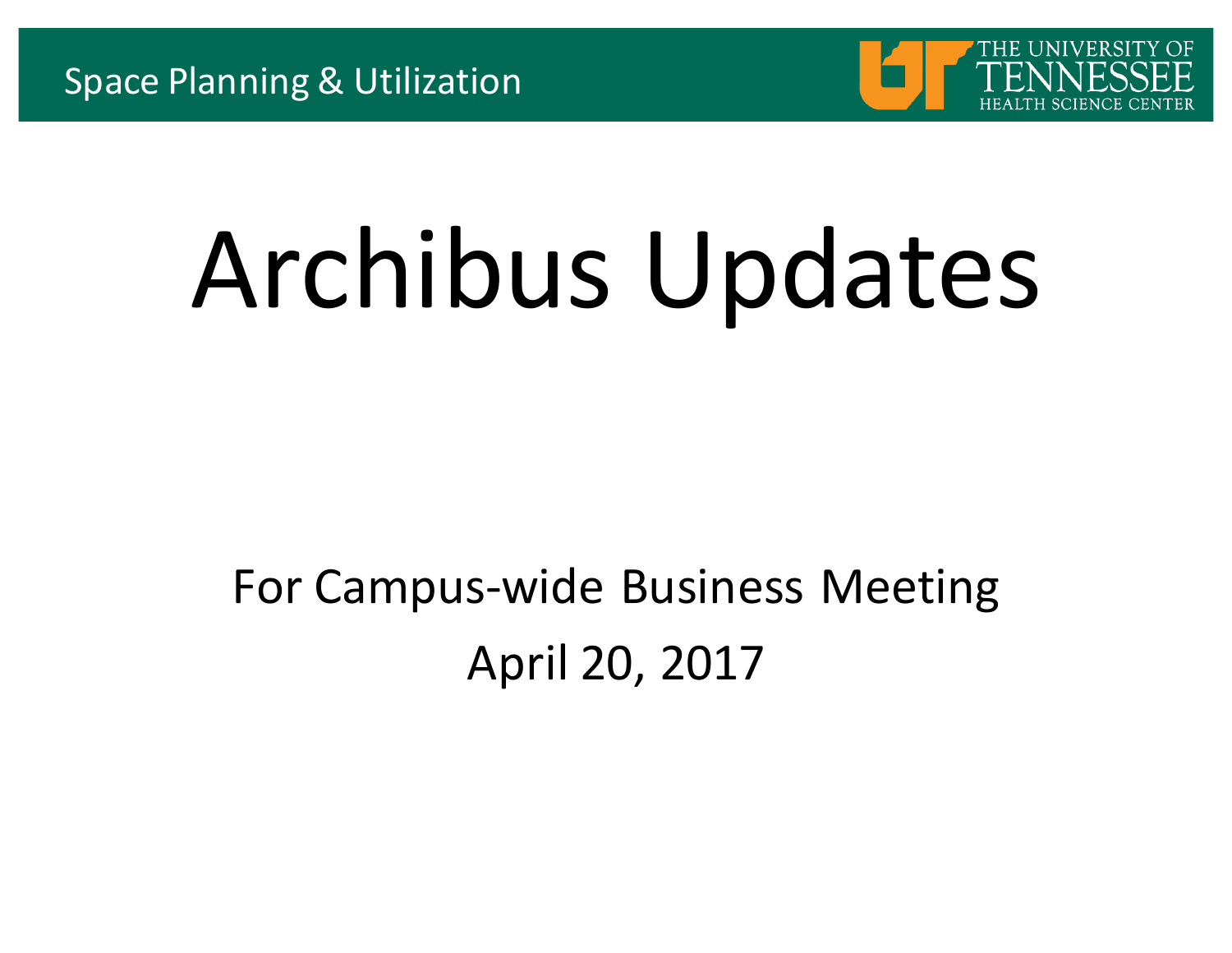

# Scheduling Substitutes

- **It may be necessary to select a substitute to fill** in in the event a Cost Center Approver is absent.
	- Log in to the Archibus system with your userID and password
	- $-$  From the Cost Center Approver Home, click "Schedule Substitutes" under Building Operations.
	- Click "Add New" on the Workflow Substitutes screen.
	- Using the ellipses button in the right corner of the box select the name of the employee to act as a substitute.
	- $-$  Enter start and end dates.
	- Click the "Save" button.
	- $-$  Note: If no dates are entered, the substitute will remain activated until removed.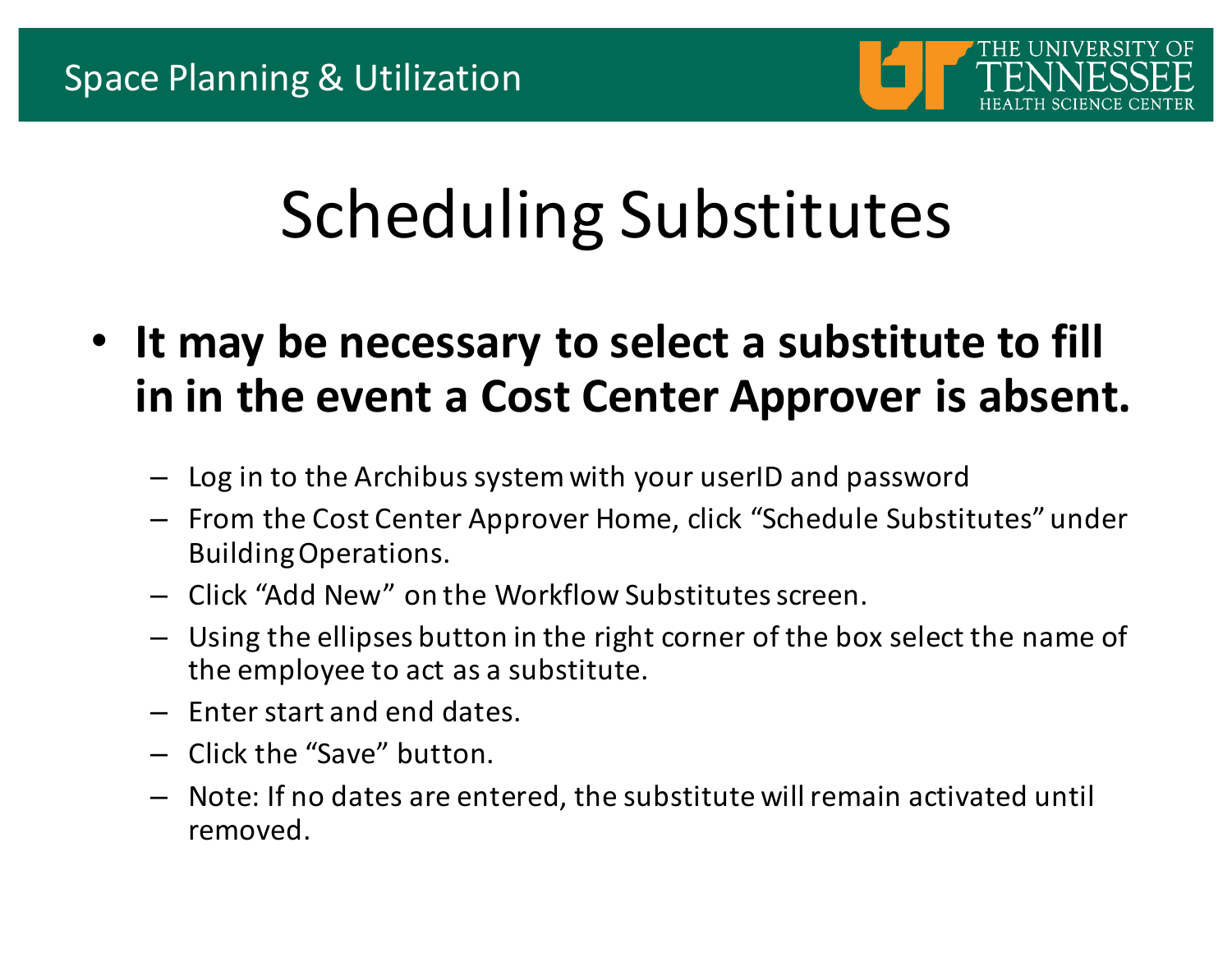

### Changing Employee Cost Center

- In an effort to route Archibus requests correctly, the need for temporary employee cost center(s) to be changed will arise.
	- $-$  To have the cost center for an employee changed enter an Archibus request
	- $-$  Choose the problem type: Archibus | Cost Center Update
	- $-$  Include in the description the employee's name, employee ID and the cost center they need to be associated with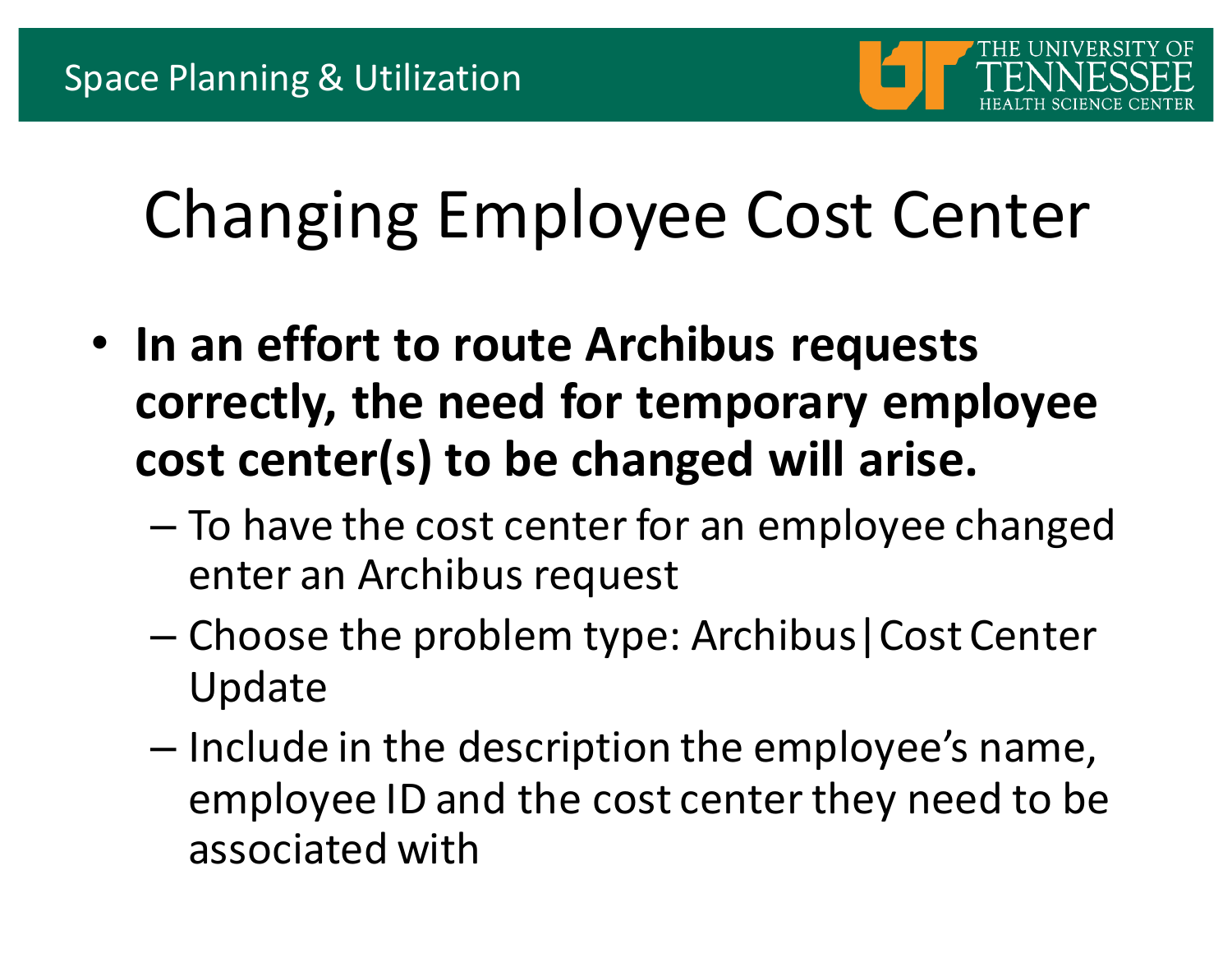

# Building Reports

- To determine requests that have been placed for your cost center you can create a report to show that information.
	- $-$  Log in to the Archibus system with your userID and password
	- $-$  From the Cost Center Approver Home, click "Management Reports" under Building Operations
	- Click on "Open Work Requests"
	- $-$  Choose the tab "location and status"
	- Select your "fund code"
	- $-$  Click "Show" this will present a bar graph to view
	- $-$  You can then click on each status bar to receive information on each individual work request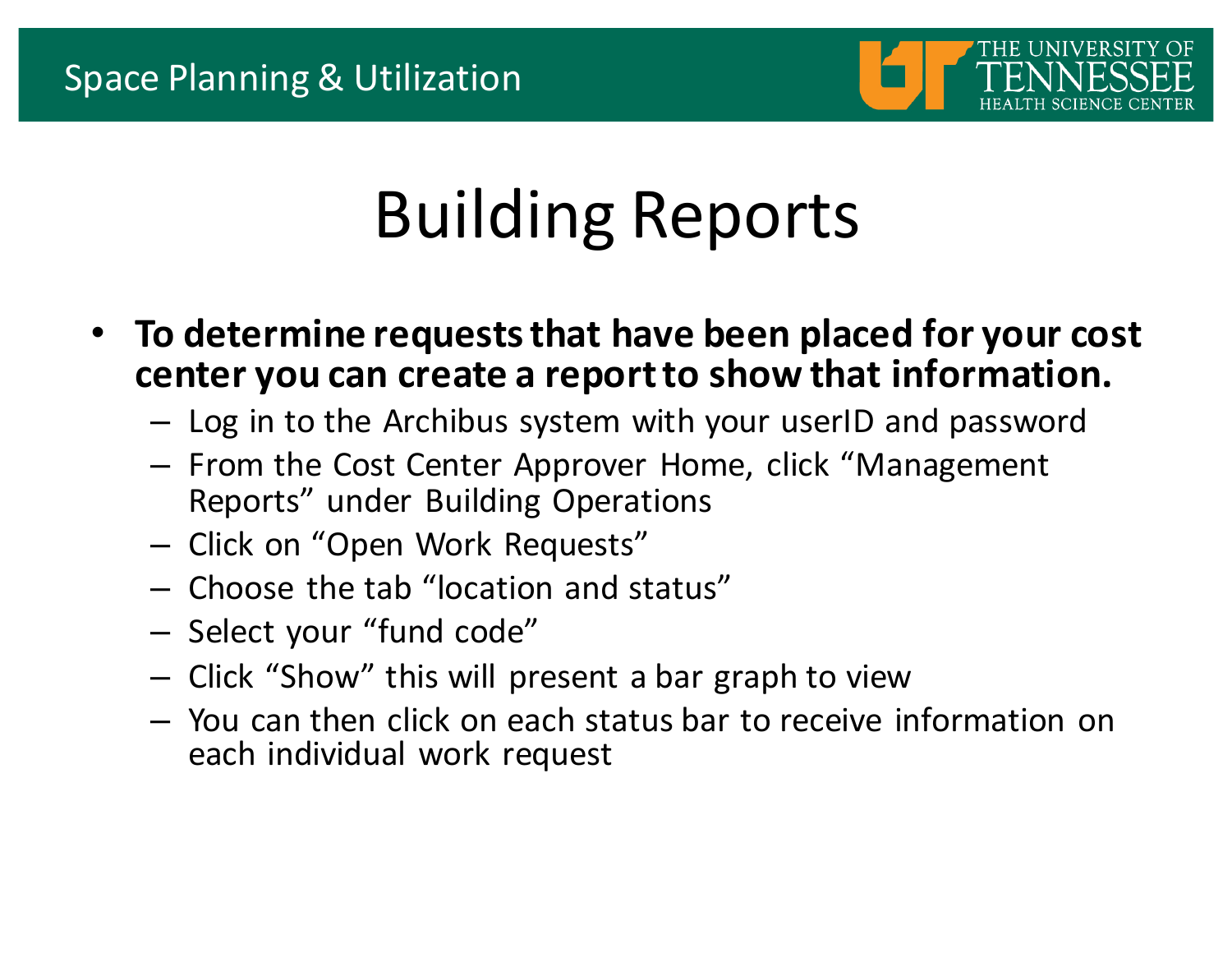

#### Problem Types

- Problem types are the driving mechanism to routing your request(s) to the correct work **team. With the aim of routing your request(s)** correctly it is essential that the problem type chosen reflects your issue(s) as closely as **possible.** 
	- $-$  Make sure that you choose the problem type that most resembles your issue
	- $-$  Be sure to select the second tier that describes your request more thoroughly
	- $-$  Problem types are being updated to create clearer descriptions for choosing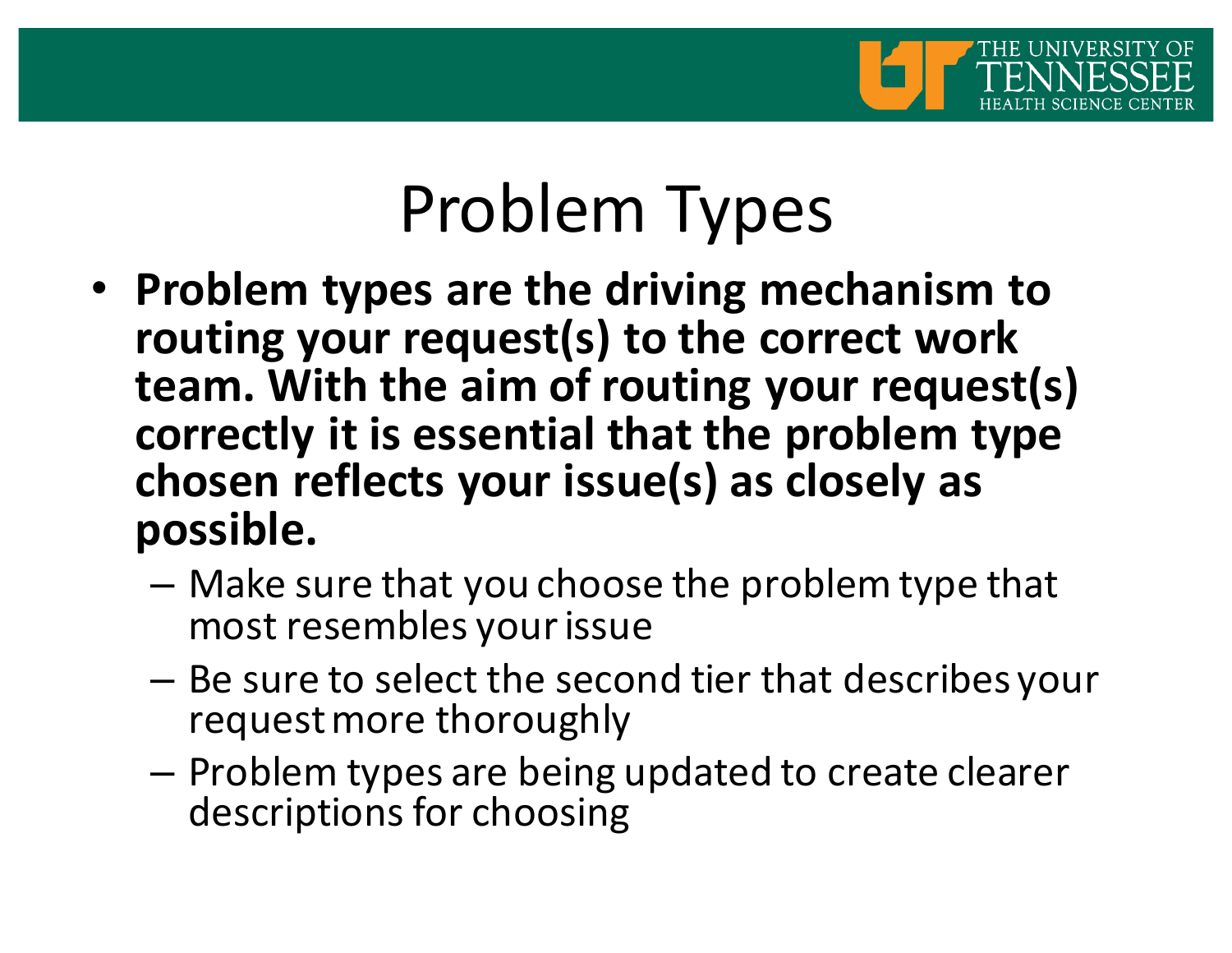

# 30 Day Rule

- To prevent a "Log Jam" of tickets in the facilities queue we are imposing a 30 day rule.
	- $-$  Archibus request(s) are forwarded to Cost Center Approvers when estimates are in need of approving.
	- $-$  The system will generate an email notification to inform approver of request requiring approval.
	- $-$  If Archibus request(s) estimate(s) have not been approved within the 30 days of request it will be canceled and a new request will need to be generated by the department.